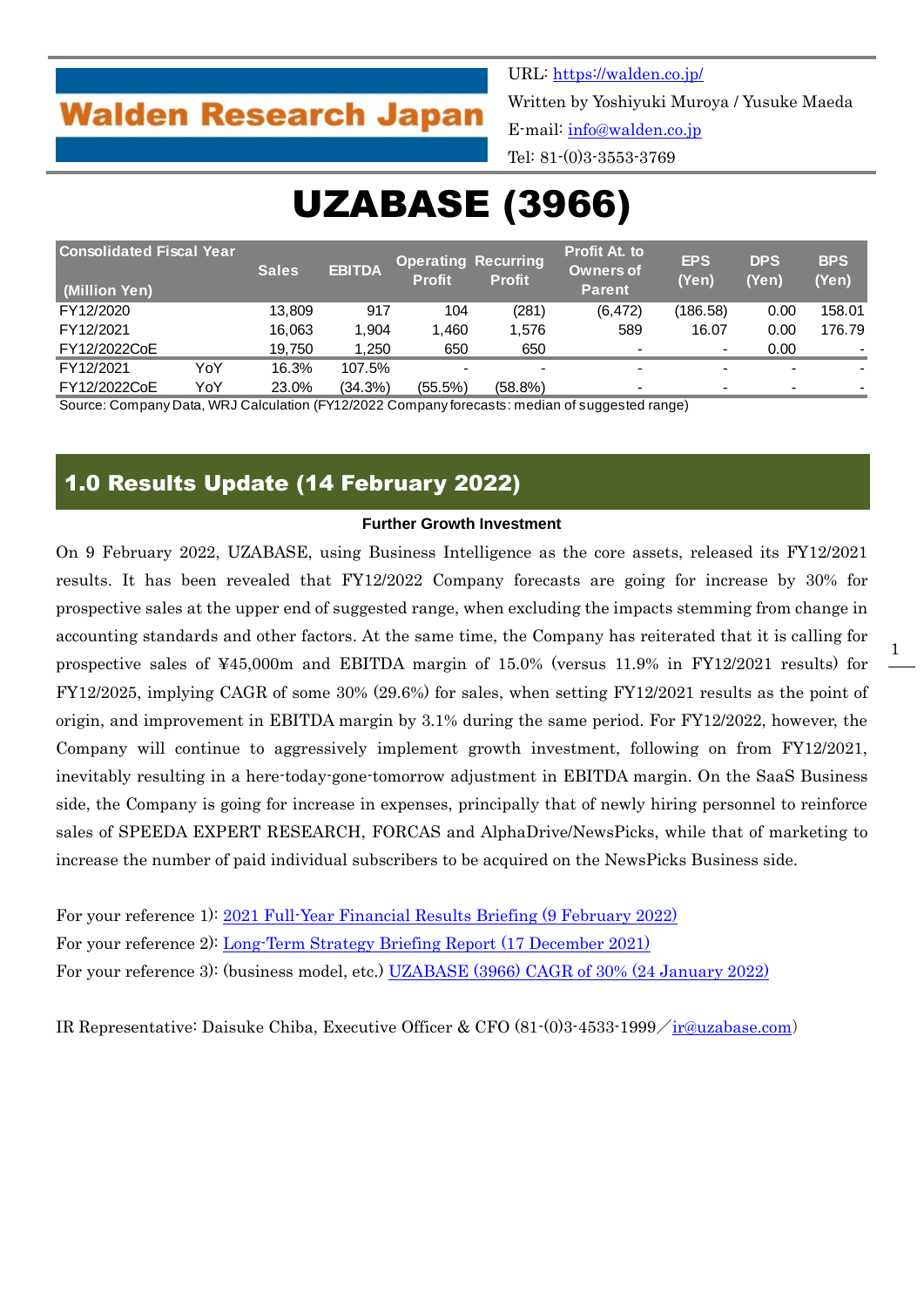## 2.0 Company Profile

| Awaken a World of Play in Business, with Our Insights |                                                                                        |  |  |  |  |  |  |
|-------------------------------------------------------|----------------------------------------------------------------------------------------|--|--|--|--|--|--|
| <b>Company Name</b>                                   | Uzabase, Inc.                                                                          |  |  |  |  |  |  |
|                                                       | <b>Company Website</b><br>UZABASE                                                      |  |  |  |  |  |  |
|                                                       | <b>IR</b> Information                                                                  |  |  |  |  |  |  |
|                                                       | <b>Share price (Japanese)</b>                                                          |  |  |  |  |  |  |
| Established                                           | 1 April 2008                                                                           |  |  |  |  |  |  |
| Listing                                               | (agenda) 4 April 2022: Tokyo Stock Exchange "growth market"                            |  |  |  |  |  |  |
|                                                       | 21 October 2016: Tokyo Stock Exchange Mothers (ticker: 3966)                           |  |  |  |  |  |  |
| Capital                                               | ¥7,188m (as of the end of December 2021)                                               |  |  |  |  |  |  |
| No. of Shares                                         | 36,750,126 shares, including 258 treasury shares (as of the end of December 2021)      |  |  |  |  |  |  |
| <b>Main Features</b>                                  | Deeply involved with SaaS, using Business Intelligence as the core assets<br>$\bullet$ |  |  |  |  |  |  |
|                                                       | Synergizing SaaS and NewsPicks to a point of close fusion                              |  |  |  |  |  |  |
|                                                       | Bringing up NewsPicks to become the ultimate marketing channel for SaaS                |  |  |  |  |  |  |
| Segments                                              | I. SaaS Business                                                                       |  |  |  |  |  |  |
|                                                       | <b>II. NewsPicks Business</b>                                                          |  |  |  |  |  |  |
| Representatives                                       | Representative director and group Co-CEO: Yusuke Inagaki / Taira Sakuma                |  |  |  |  |  |  |
| Shareholders                                          | Ryosuke Niino 16.4%, Yusuke Umeda 12.4%, Yusuke Inagaki 6.8%, SSBTC Client             |  |  |  |  |  |  |
|                                                       | Omnibus Account 5.8% (as of the end of December 2021, but for treasury shares)         |  |  |  |  |  |  |
| <b>Head Office</b>                                    | Minato-ku, Tokyo, JAPAN                                                                |  |  |  |  |  |  |
| No. of Personnel                                      | Group wide: 806 (as of the end of Dec. 2021 / directors, regular and contract)         |  |  |  |  |  |  |

Source: Company Data

2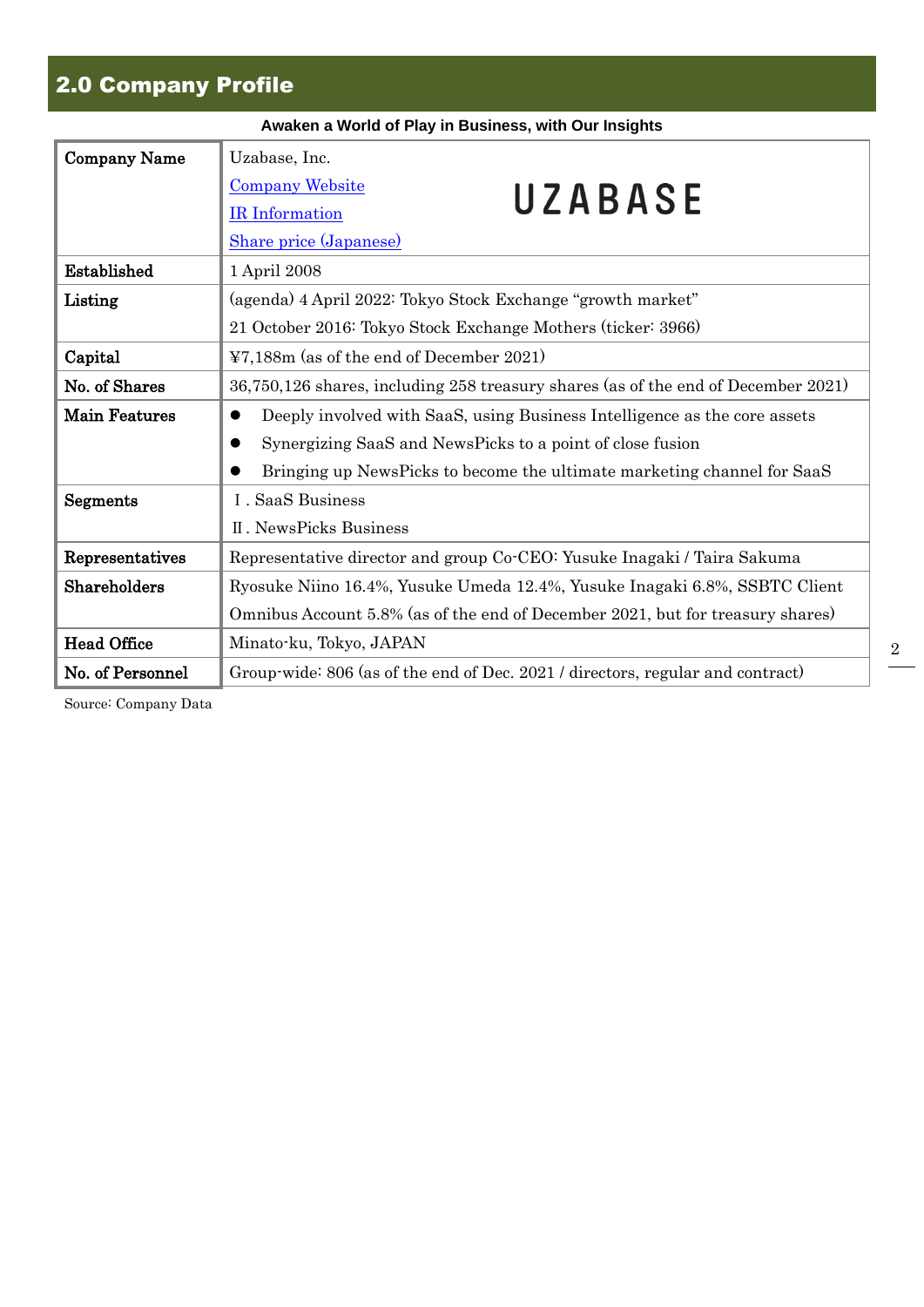## 3.0 Recent Trading and Prospects

#### **FY12/2021**

In FY12/2021, sales came in at ¥16,063m (up 16.3% YoY), EBITDA ¥1,904m (up 107.5%), operating profit ¥1,460m (versus ¥104m in the previous year), recurring profit ¥1,576m (minus ¥281m) and profit attributable to owners of parent ¥589m (minus ¥6,472m), while EBITDA margin 11.9% (up 5.2% points). In terms of trends in continuing operations, the Company saw increase in sales by 25% from FY12/2020, while ARR came in at ¥12,379m (up 23%).



Source: Company Data, WRJ Calculation

#### SaaS Business

Sales came in at ¥10,012m (up 32%), ARR ¥9,828m (up 29%), EBITDA ¥1,580m and EBITDA margin 15.8%. ARR here, presumably accounting for some 90% of sales, representing the size of billing revenue from each product, comprises that of ¥6,700m (up 21%) for SPEEDA, ¥1,712m (up 42%) for FORCAS, ¥755m (up 87%) for AlphaDrive/NewsPicks, ¥615m (up 47%) for INITIAL and ¥44m for Other. With respect to that of the mainstay SPEEDA, the Company is currently seeing a trend of recovery in its growth rate together with a consistent decline in the churn rate. On top of this, sales of SPEEDA EXPERT RESEARCH are swiftly taking off, resulting in sales of ¥6,845m (up 24%) for those of SPEEDA as a whole. Meanwhile, the Company is seeing ongoing high growth in ARR of products launched rather lately, driving ARR for SaaS Business as a whole, i.e., FORCAS , AlphaDrive/NewsPicks and INITIAL.

#### NewsPicks Business

Sales came in at ¥6,106m (up 15%), ARR ¥2,583m (up 3%), EBITDA ¥488m and EBITDA margin 8.0%. Meanwhile, sales comprised those of  $\text{\textsterling}2,339m$  (up 6%) for paid subscriptions,  $\text{\textsterling}2,914m$  (up 18%) for advertising revenue and ¥852m (up 40%) for other (publishing, etc.). ARR here, representing the size of billing revenue from paid individual subscribers of NewsPicks, has inevitably suffered from a recoil reduction as a result of one-time surge in the number of paid individual subscribers occurred in FY12/2020, according to the Company.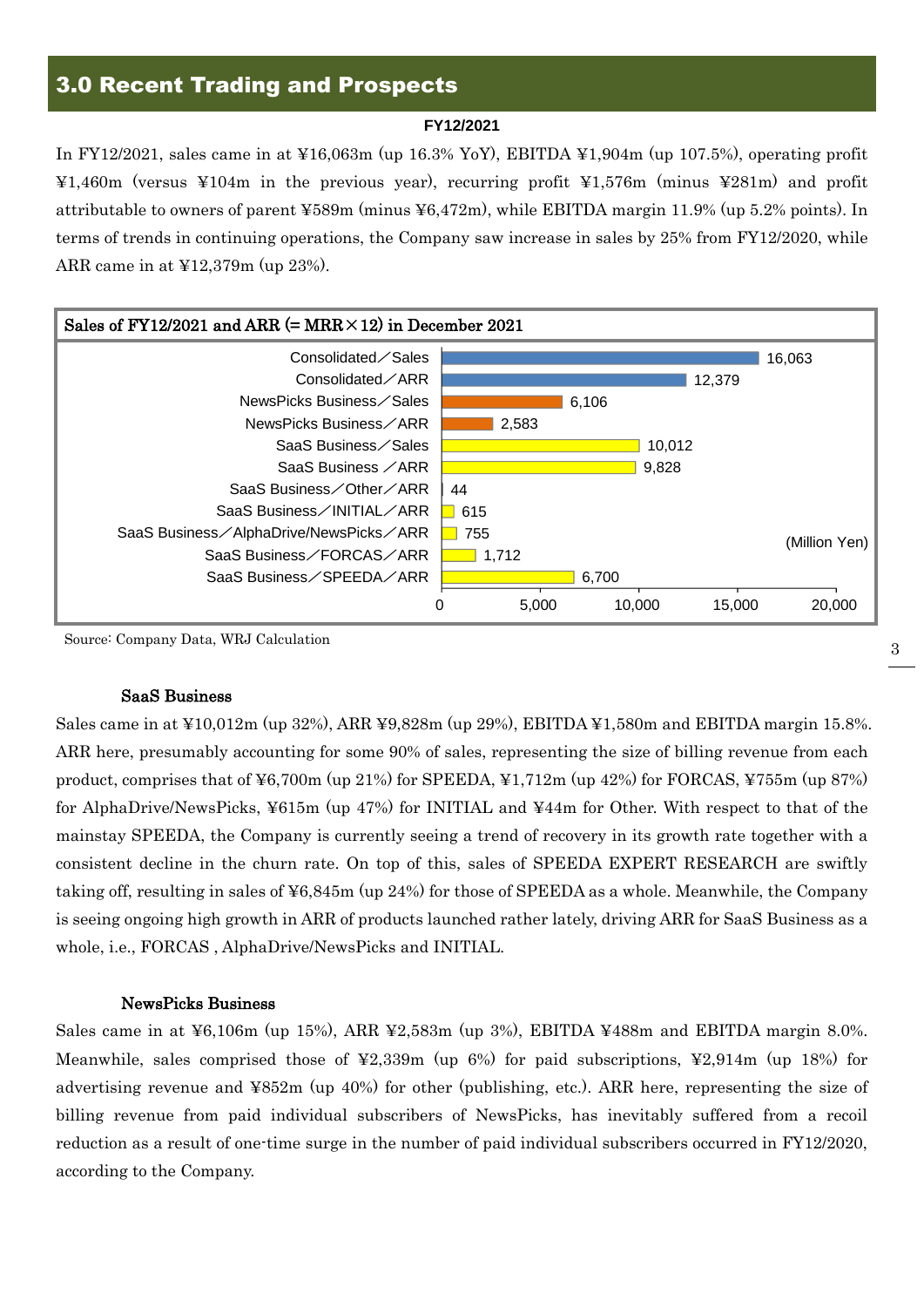#### **FY12/2022 Company Forecasts**

FY12/2022 Company forecasts (announced on 9 February 2022) are going for prospective sales of ¥19,750m (up 23.0% YoY), EBITDA of ¥1,250m (down 34.3%), operating profit of ¥650m (down 55.5%) and recurring profit of ¥650m (down 58.8%), while EBITDA margin of 6.3% (down 5.5 % points), in terms of median of suggested range, e.g.,  $\text{\textsterling}19,500\text{m}$  (up 21%) to  $\text{\textsterling}20,000\text{m}$  (up 25%) for sales and  $\text{\textsterling}1,000\text{m}$  (down 47%) to ¥1,500m (down 21%) for EBITDA. By the way, prospective sales are expected to increase by 26% at the lower end of the range and 30% for the upper end, when excluding the impacts stemming from change in accounting standards and other factors on the NewsPicks Business side.



Source: Company Data, WRJ Calculation (FY12/2022 Company forecasts: median of suggested ranges)

#### SaaS Business

From FY12/2021 to FY12/2022, the Company is going for prospective sales growth rate by 30% to 33%, which will bring in some positive impacts to EBITDA, while the Company is also going for net increase in costs by collective ¥1,999m, comprising ¥493m from "marketing costs", ¥461m from "engineer labor costs" and ¥1,044m from "other labor costs (mainly sales)".

#### NewsPicks Business

From FY12/2021 to FY12/2022, the Company is going for prospective sales growth rate by 6% to 9%, while by 18% for the lower end of the range and 21% for the upper end, when excluding the impacts stemming from change in accounting standards and other factors, according to the Company. Anyhow, this will bring in some positive impacts to EBITDA, while the Company is also going for net increase in costs by collective ¥1,282m, comprising ¥732m from "marketing costs", ¥170m from "engineer labor costs" and ¥378m from "other labor costs (mainly editors and journalists)".

Moreover, for the Company as a whole, there will be spending of ¥320m on "investment in internal systems" and net increase in "other costs" by ¥738m. Meanwhile, Company forecasts are going for net increase in sales by  $\text{\textless}3,936\text{m}$  at the upper end of the range, bringing in EBITDA of  $\text{\textless}1,500\text{m}$  (upper end) after deducting each of net increase in costs above-mentioned, while they will be ¥3,436m and ¥1,000m, respectively, at the lower end, according to the Company.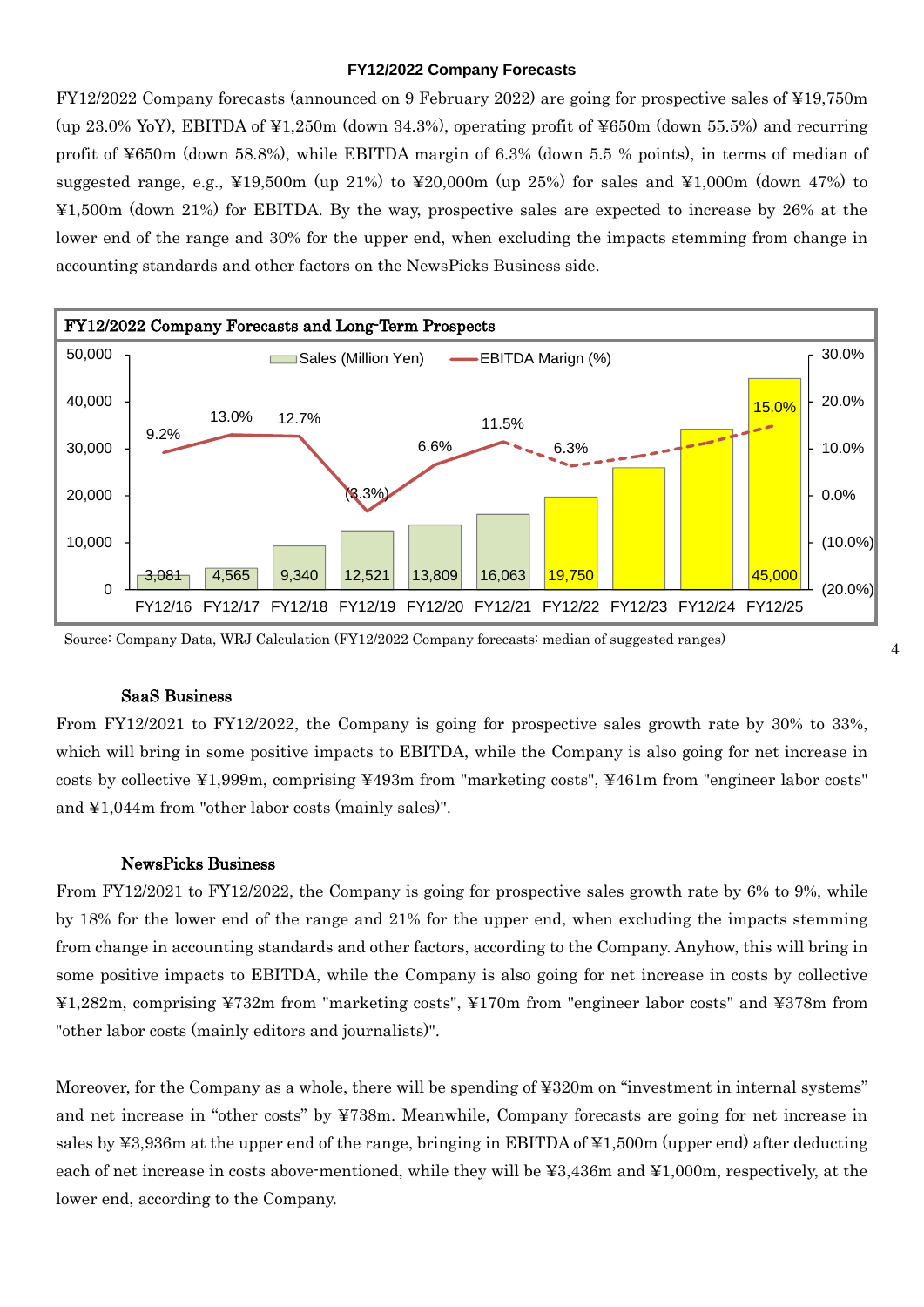## 4.0 Financial Statements

### **Income Statement (Cumulative**/**Quarterly)**

| <b>Income Statement</b>                                                       | Cons.Act        | <b>Cons.Act</b> | <b>Cons.Act</b> | <b>Cons.Act</b> | <b>Cons.Act</b> | <b>Cons.Act</b>          | <b>Cons.Act</b> | <b>Cons.Act</b> |            |
|-------------------------------------------------------------------------------|-----------------|-----------------|-----------------|-----------------|-----------------|--------------------------|-----------------|-----------------|------------|
|                                                                               | Q <sub>1</sub>  | Q1 to Q2        | Q1 to Q3        | Q1 to Q4        | Q <sub>1</sub>  | Q1 to Q2                 | Q1 to Q3        | Q1 to Q4        | YoY        |
| (Million Yen)                                                                 | 12/2020         | 12/2020         | 12/2020         | 12/2020         | 12/2021         | 12/2021                  | 12/2021         | 12/2021         | Net Chg.   |
| <b>Sales</b>                                                                  | 3,171           | 6,354           | 9,938           | 13,809          | 3,965           | 7,863                    | 11,738          | 16,063          | $+2,254$   |
| Cost of Sales                                                                 | 1,549           | 3,127           | 4,629           | 6,216           | 1,473           | 2,964                    | 4,563           | 6,283           | $+67$      |
| <b>Gross Profit</b>                                                           | 1,621           | 3,226           | 5,308           | 7,592           | 2,491           | 4,899                    | 7,175           | 9,780           | $+2,188$   |
| <b>SG&amp;A Expenses</b>                                                      | 1,885           | 3,778           | 5,618           | 7,488           | 1,752           | 3,667                    | 5,727           | 8,319           | $+831$     |
| <b>Operating Profit</b>                                                       | (263)           | (551)           | (309)           | 104             | 739             | 1,231                    | 1,447           | 1,460           | $+1,356$   |
| Non Operating Balance                                                         | (54)            | (114)           | (179)           | (385)           | (62)            | (90)                     | (126)           | 116             | $+501$     |
| <b>Recurring Profit</b>                                                       | (317)           | (665)           | (488)           | (281)           | 677             | 1,141                    | 1,321           | 1,576           | $+1,857$   |
| <b>Extraordinary Balance</b>                                                  | ÷,              | (179)           | (8,005)         | (9,085)         | ÷,              | $\overline{\phantom{a}}$ | (500)           | (362)           | $+8,723$   |
| Profit before Income Taxes                                                    | (317)           | (844)           | (8, 493)        | (9,366)         | 677             | 1,141                    | 821             | 1,214           | $+10,580$  |
| <b>Total Income Taxes</b>                                                     | 185             | 317             | (2, 367)        | (2, 771)        | 235             | 439                      | 386             | 438             | $+3,209$   |
| NP Belonging to Non-Controlling SHs                                           | (29)            | (50)            | (63)            | (122)           | (40)            | (41)                     | (59)            | 187             | $+309$     |
| <b>Profit Attributable to Owners of Parent</b>                                | (473)           | (1, 110)        | (6,063)         | (6, 472)        | 482             | 743                      | 495             | 589             | $+7,061$   |
| Sales YoY                                                                     | $+11.4%$        | $+12.2%$        | $+17.3%$        | $+10.3%$        | $+25.0%$        | $+23.8%$                 | $+18.1%$        | $+16.3%$        |            |
| <b>Operating Profit YoY</b>                                                   |                 |                 |                 |                 |                 |                          |                 |                 |            |
| Recurring Profit YoY                                                          |                 |                 |                 |                 |                 |                          |                 |                 |            |
| Profit Attributable to Owners of Parent YoY                                   |                 |                 | ÷               |                 |                 |                          |                 |                 |            |
| <b>Gross Profit Margin</b>                                                    | 51.1%           | 50.8%           | 53.4%           | 55.0%           | 62.8%           | 62.3%                    | 61.1%           | 60.9%           | $+5.9%$    |
| Sales to SG&A Expenses Ratio                                                  | 59.4%           | 59.5%           | 56.5%           | 54.2%           | 44.2%           | 46.6%                    | 48.8%           | 51.8%           | $(2.4\%)$  |
| <b>Operating Profit Margin</b>                                                | $(8.3\%)$       | (8.7%)          | $(3.1\%)$       | 0.8%            | 18.6%           | 15.7%                    | 12.3%           | 9.1%            | $+8.3%$    |
| Recurring Profit Margin                                                       | $(10.0\%)$      | $(10.5\%)$      | (4.9%)          | $(2.0\%)$       | 17.1%           | 14.5%                    | 11.3%           | 9.8%            | $+11.8%$   |
| Profit Attributable to Owners of Parent Margin                                | (14.9%)         | (17.5%)         | $(61.0\%)$      | (46.9%)         | 12.2%           | 9.4%                     | 4.2%            | 3.7%            | $+50.5%$   |
| Tax Charges ∕Pretax Profit                                                    |                 |                 |                 |                 | 34.7%           | 38.5%                    | 47.0%           | 36.1%           |            |
| <b>Income Statement</b>                                                       | <b>Cons.Act</b> | <b>Cons.Act</b> | Cons.Act        | <b>Cons.Act</b> | <b>Cons.Act</b> | <b>Cons.Act</b>          | <b>Cons.Act</b> | <b>Cons.Act</b> |            |
|                                                                               |                 |                 |                 |                 |                 |                          |                 |                 |            |
|                                                                               | Q <sub>1</sub>  | Q <sub>2</sub>  | Q <sub>3</sub>  | Q4              | Q <sub>1</sub>  | Q2                       | Q <sub>3</sub>  | Q4              | YoY        |
| (Million Yen)                                                                 | 12/2020         | 12/2020         | 12/2020         | 12/2020         | 12/2021         | 12/2021                  | 12/2021         | 12/2021         | Net Chg.   |
| <b>Sales</b>                                                                  | 3,171           | 3,183           | 3,584           | 3,871           | 3,965           | 3,898                    | 3,875           | 4,325           | $+454$     |
| Cost of Sales                                                                 | 1,549           | 1,578           | 1,502           | 1,587           | 1,473           | 1,491                    | 1,599           | 1,720           | $+133$     |
| <b>Gross Profit</b>                                                           | 1,621           | 1,605           | 2,082           | 2,284           | 2,491           | 2,408                    | 2,276           | 2,605           | $+321$     |
| <b>SG&amp;A Expenses</b>                                                      | 1,885           | 1,893           | 1,840           | 1,870           | 1,752           | 1,915                    | 2,060           | 2,592           | $+722$     |
| <b>Operating Profit</b>                                                       | (263)           | (288)           | 242             | 413             | 739             | 492                      | 216             | 13              | (400)      |
| Non Operating Balance                                                         | (54)            | (60)            | (65)            | (206)           | (62)            | (28)                     | (36)            | 242             | +448       |
| <b>Recurring Profit</b>                                                       | (317)           | (348)           | 177             | 207             | 677             | 464                      | 180             | 255             | $+48$      |
| <b>Extraordinary Balance</b>                                                  |                 | (179)           | (7, 826)        | (1,080)         |                 |                          | (500)           | 138             | $+1,218$   |
| Profit before Income Taxes                                                    | (317)           | (527)           | (7,649)         | (873)           | 677             | 464                      | (320)           | 393             | $+1,266$   |
| <b>Total Income Taxes</b>                                                     | 185             | 132             | (2,684)         | (404)           | 235             | 204                      | (53)            | 52              | $+456$     |
| NP Belonging to Non-Controlling SHs                                           | (29)            | (21)            | (13)            | (59)            | (40)            | (1)                      | (18)            | 246             | $+305$     |
| <b>Profit Attributable to Owners of Parent</b>                                | (473)           | (637)           | (4, 953)        | (409)           | 482             | 261                      | (248)           | 94              | +503       |
| Sales YoY                                                                     | $+11.4%$        | $+13.0%$        | $+27.6%$        | $(4.4\%)$       | $+25.0%$        | $+22.5%$                 | $+8.1%$         | $+11.7%$        |            |
| <b>Operating Profit YoY</b>                                                   |                 |                 |                 | +106.5%         |                 |                          | (10.7%)         | $(96.9\%)$      |            |
| <b>Recurring Profit YoY</b>                                                   |                 |                 |                 | $+60.5%$        |                 |                          | $+1.7%$         | $+23.2%$        |            |
| Profit Attributable to Owners of Parent YoY                                   |                 |                 |                 |                 |                 |                          |                 |                 |            |
| (Costs of Sales / Sales)                                                      | 48.8%           | 49.6%           | 41.9%           | 41.0%           | 37.2%           | 38.3%                    | 41.3%           | 39.8%           | $(1.2\%)$  |
| Gross Profit Margin                                                           | 51.1%           | 50.4%           | 58.1%           | 59.0%           | 62.8%           | 61.8%                    | 58.7%           | 60.2%           | $+1.2%$    |
| Sales to SG&A Expenses Ratio                                                  | 59.4%           | 59.5%           | 51.3%           | 48.3%           | 44.2%           | 49.1%                    | 53.2%           | 59.9%           | $+11.6%$   |
| <b>Operating Profit Margin</b>                                                | (8.3%)          | $(9.0\%)$       | 6.8%            | 10.7%           | 18.6%           | 12.6%                    | 5.6%            | 0.3%            | $(10.4\%)$ |
| Recurring Profit Margin                                                       | $(10.0\%)$      | $(10.9\%)$      | 4.9%            | 5.3%            | 17.1%           | 11.9%                    | 4.6%            | 5.9%            | $+0.5%$    |
| Profit Attributable to Owners of Parent Margin<br>Tax Charges ∕ Pretax Profit | (14.9%)         | $(20.0\%)$      | (138.2%)        | $(10.6\%)$      | 12.2%<br>34.7%  | 6.7%<br>44.0%            | (6.4%)          | 2.2%<br>13.2%   | +12.7%     |

Source: Company Data, WRJ Calculation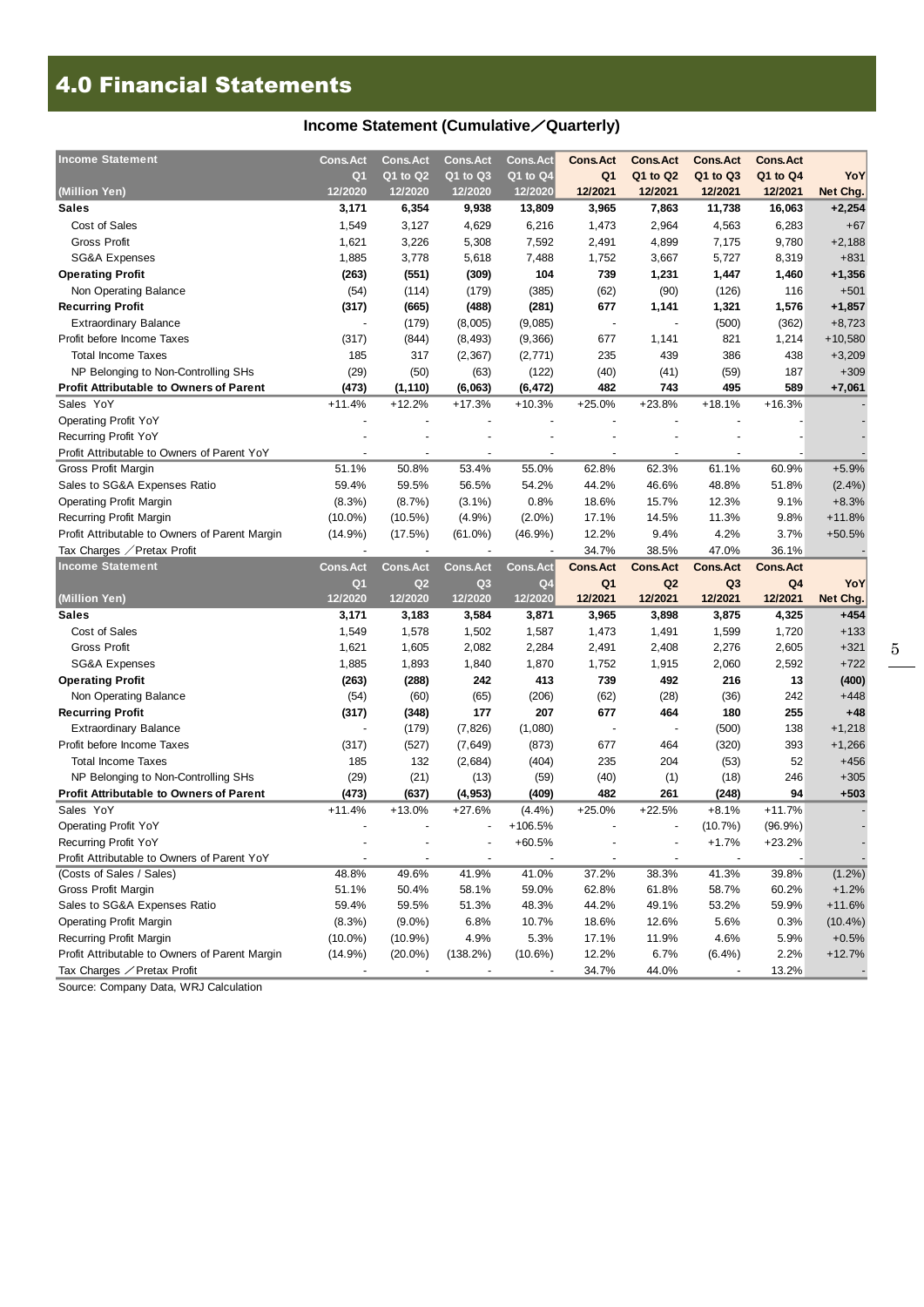### **Profit and Loss Sheet by Segment (Quarterly)**

| <b>Profit and Loss Sheet by Segment</b> | <b>Cons.Act</b> | <b>Cons.Act</b> | <b>Cons.Act</b> | <b>Cons.Act</b> | <b>Cons.Act</b> | <b>Cons.Act</b> | <b>Cons.Act</b> | <b>Cons.Act</b> |            |
|-----------------------------------------|-----------------|-----------------|-----------------|-----------------|-----------------|-----------------|-----------------|-----------------|------------|
|                                         | Q <sub>1</sub>  | Q <sub>2</sub>  | Q <sub>3</sub>  | Q <sub>4</sub>  | Q <sub>1</sub>  | Q <sub>2</sub>  | Q <sub>3</sub>  | Q <sub>4</sub>  | YoY        |
| (Million Yen)                           | 12/2020         | 12/2020         | 12/2020         | 12/2020         | 12/2021         | 12/2021         | 12/2021         | 12/2021         | Net Chg.   |
| SaaS Business / Sales                   | 1.784           | 1,760           | 1,923           | 2,117           | 2,309           | 2,384           | 2,507           | 2,810           | $+693$     |
| NewsPicks Business / Sales              | 1.099           | 1.173           | 1.376           | 1.639           | 1.664           | 1.525           | 1.372           | 1.543           | (96)       |
| SaaS Business / Sales (YoY)             | $+47.3%$        | +33.4%          | $+35.8%$        | $+25.6%$        | $+29.4%$        | $+35.5%$        | $+30.4%$        | $+32.7%$        |            |
| NewsPicks Business / Sales (YoY)        | $+8.9%$         | +36.7%          | $+61.7%$        | $+25.6%$        | $+51.4%$        | $+30.0%$        | $(0.3\%)$       | $(5.9\%)$       |            |
| SaaS Business / EBITDA                  | 539             | 462             | 503             | 360             | 524             | 471             | 354             | 230             | (130)      |
| NewsPicks Business / EBITDA             | 90              | 21              | 291             | 175             | 321             | 138             | 42              | (14)            | (189)      |
| SaaS Business / EBITDA Margin           | 30.2%           | 26.3%           | 26.2%           | 17.0%           | 22.7%           | 19.8%           | 14.1%           | 8.2%            | $(8.8\%)$  |
| NewsPicks Business / EBITDA Margin      | 8.2%            | 1.8%            | 21.1%           | 10.7%           | 19.3%           | $9.0\%$         | 3.1%            | $(0.9\%)$       | $(11.6\%)$ |
| SaaS Business / ARR                     | 6,480           | 6.724           | 7,119           | 7.591           | 8.063           | 8,647           | 9,133           | 9,828           | $+2,237$   |
| NewsPicks Business / ARR                | 2,079           | 2,609           | 2,534           | 2.518           | 2.564           | 2,483           | 2,568           | 2,583           | $+65$      |
| SaaS Business / ARR (YoY)               | $+34%$          | $+27%$          | $+26%$          | $+22%$          | $+24%$          | $+29%$          | $+28%$          | $+29%$          |            |
| NewsPicks Business / ARR (YoY)          | $+16%$          | $+45%$          | $+32%$          | $+26%$          | $+23%$          | (5%)            | $+1\%$          | $+3%$           |            |

Source: Company Data, WRJ Calculation

### **Balance Sheet (Quarterly)**

| <b>Balance Sheet</b>                    | <b>Cons.Act</b> | <b>Cons.Act</b> | <b>Cons.Act</b> | <b>Cons.Act</b> | <b>Cons.Act</b> | <b>Cons.Act</b> | <b>Cons.Act</b> | <b>Cons.Act</b> |          |
|-----------------------------------------|-----------------|-----------------|-----------------|-----------------|-----------------|-----------------|-----------------|-----------------|----------|
|                                         | Q <sub>1</sub>  | Q2              | Q3              | Q <sub>4</sub>  | Q <sub>1</sub>  | Q2              | Q <sub>3</sub>  | Q <sub>4</sub>  | YoY      |
| (Million Yen)                           | 12/2020         | 12/2020         | 12/2020         | 12/2020         | 12/2021         | 12/2021         | 12/2021         | 12/2021         | Net Chg. |
| Cash and Deposit                        | 7,331           | 7,983           | 10,334          | 7,584           | 7,443           | 9,278           | 9,245           | 10,613          | $+3,029$ |
| <b>Accounts Receivables</b>             | 1,518           | 1,294           | 1,121           | 984             | 1,473           | 1,067           | 1,006           | 1,147           | $+163$   |
| Other                                   | 390             | 362             | 380             | 658             | 663             | 505             | 554             | 577             | (81)     |
| <b>Current Assets</b>                   | 9,239           | 9,639           | 11,835          | 9,226           | 9,579           | 10,850          | 10,805          | 12,337          | $+3,111$ |
| <b>Tangible Assets</b>                  | 522             | 701             | 595             | 554             | 525             | 521             | 195             | 271             | (283)    |
| Intangible Assets                       | 8,807           | 9,028           | 1,184           | 1,214           | 1,216           | 1,265           | 1,333           | 1,418           | $+204$   |
| <b>Investments and Other Assets</b>     | 1,370           | 1,714           | 4,824           | 4,831           | 4,782           | 5,063           | 5,646           | 6,206           | $+1,375$ |
| <b>Fixed Assets</b>                     | 10,700          | 11,444          | 6,603           | 6,600           | 6,524           | 6,850           | 7,176           | 7,896           | $+1,296$ |
| <b>Deferred Assets</b>                  |                 |                 | 96              | 87              | 78              | 70              | 61              | 52              | (35)     |
| <b>Total Assets</b>                     | 19,940          | 21,083          | 18,536          | 15,915          | 16,182          | 17,770          | 18,042          | 20,286          | $+4,371$ |
| <b>Accounts Payables</b>                | 250             | 237             | 223             | 370             | 409             | 354             | 357             | 484             | $+114$   |
| Corporate Bond (less than one year)     | 102             | 102             | 102             | 102             | 102             | 102             | 102             | 102             | $\Omega$ |
| Short-Term Debt                         | 1,408           | 1,636           | 1,734           | 761             | 930             | 1,020           | 1,003           | 1,218           | $+457$   |
| Other                                   | 3,175           | 4,241           | 3,787           | 3,989           | 3,942           | 4,946           | 4,961           | 5,660           | $+1,671$ |
| <b>Current Liabilities</b>              | 4,935           | 6,216           | 5,846           | 5,222           | 5,383           | 6,422           | 6,423           | 7,464           | $+2,242$ |
| Corporate Bond                          | 246             | 225             | 195             | 174             | 144             | 123             | 93              | 72              | (102)    |
| Long-Term Debt                          | 7,929           | 7,480           | 5,104           | 3,270           | 2,911           | 2,630           | 2,501           | 2,622           | (648)    |
| Other                                   | 41              | 126             | 126             | 129             | 132             | 134             | 162             | 158             | $+29$    |
| <b>Fixed Liabilities</b>                | 8,216           | 7,831           | 5,425           | 3,573           | 3,187           | 2,887           | 2,756           | 2,852           | (721)    |
| <b>Total Liabilities</b>                | 13,151          | 14,048          | 11,271          | 8,796           | 8,570           | 9,309           | 9,179           | 10,316          | $+1,520$ |
| <b>Shareholders' Equity</b>             | 5,663           | 6,026           | 6,173           | 5,796           | 6,296           | 6,562           | 6,321           | 6,422           | $+626$   |
| Other                                   | 1,125           | 1,009           | 1,091           | 1,322           | 1,315           | 1,898           | 2,542           | 3,548           | $+2,226$ |
| <b>Net Assets</b>                       | 6,788           | 7,035           | 7,264           | 7,118           | 7,611           | 8,460           | 8,863           | 9,970           | $+2,852$ |
| <b>Total Liabilities and Net Assets</b> | 19,940          | 21,083          | 18,536          | 15,915          | 16,182          | 17,770          | 18,042          | 20,286          | $+4,371$ |
| <b>Equity Capital</b>                   | 5,349           | 5,613           | 5,855           | 5,772           | 6,303           | 6,569           | 6,339           | 6,496           | $+724$   |
| <b>Interest Bearing Debt</b>            | 9,685           | 9,443           | 7,135           | 4,307           | 4,087           | 3,875           | 3,699           | 4,014           | (293)    |
| Net Debt                                | 2,354           | 1,460           | (3, 199)        | (3, 277)        | (3,356)         | (5, 403)        | (5, 546)        | (6, 599)        | (3, 322) |
| Capital Ratio                           | 26.8%           | 26.6%           | 31.6%           | 36.3%           | 38.9%           | 37.0%           | 35.1%           | 32.0%           |          |
| Net Debt Equity Ratio                   | 44.0%           | 26.0%           | $(54.6\%)$      | $(56.8\%)$      | $(53.2\%)$      | $(82.2\%)$      | (87.5%)         | (101.6%)        |          |
| ROE (12 months)                         | $(35.8\%)$      | $(36.8\%)$      | $(132.2\%)$     | (111.2%)        | $(94.7\%)$      | $(75.8\%)$      | 1.4%            | 9.6%            |          |
| ROA (12 months)                         | $(7.2\%)$       | $(5.5\%)$       | $(2.0\%)$       | $(1.5\%)$       | 3.9%            | 7.9%            | 8.4%            | 8.7%            |          |
| <b>Quick Ratio</b>                      | 179%            | 149%            | 196%            | 164%            | 166%            | 161%            | 160%            | 158%            |          |
| <b>Current Ratio</b>                    | 187%            | 155%            | 202%            | 177%            | 178%            | 169%            | 168%            | 165%            |          |

Source: Company Data, WRJ Calculation

## **Cash Flow Statement (Cumulative)**

| <b>Cash Flow Statement</b>    | <b>Cons.Act</b>          | <b>Cons.Act</b> | <b>Cons.Act</b>          | <b>Cons.Act</b> | <b>Cons.Act</b>          | <b>Cons.Act</b> | <b>Cons.Act</b> | <b>Cons.Act</b> |          |
|-------------------------------|--------------------------|-----------------|--------------------------|-----------------|--------------------------|-----------------|-----------------|-----------------|----------|
|                               | O <sub>1</sub>           | 01 to 02        | Q1 to Q3                 | Q1 to Q4        | Q1                       | Q1 to Q2        | Q1 to Q3        | Q1 to Q4        | YoY      |
| (Million Yen)                 | 12/2020                  | 12/2020         | 12/2020                  | 12/2020         | 12/2021                  | 12/2021         | 12/2021         | 12/2021         | Net Chg. |
| Operating Cash Flow           | $\overline{\phantom{a}}$ | 265             | $\overline{\phantom{a}}$ | 1.026           | $\overline{\phantom{0}}$ | 2.057           |                 | 2.696           | $+1,670$ |
| <b>Investing Cash Flow</b>    | $\overline{\phantom{0}}$ | (931)           | -                        | (2,028)         |                          | (571)           |                 | (1.066)         | $+962$   |
| Operating CF and Investing CF | ۰                        | (666)           |                          | (1,002)         | ۰                        | 1.486           |                 | 1.630           | $+2,632$ |
| Financing Cash Flow           | $\overline{\phantom{a}}$ | 722             | $\overline{\phantom{a}}$ | 613             | $\overline{\phantom{a}}$ | 171             |                 | .404            | $+791$   |

Source: Company Data, WRJ Calculation